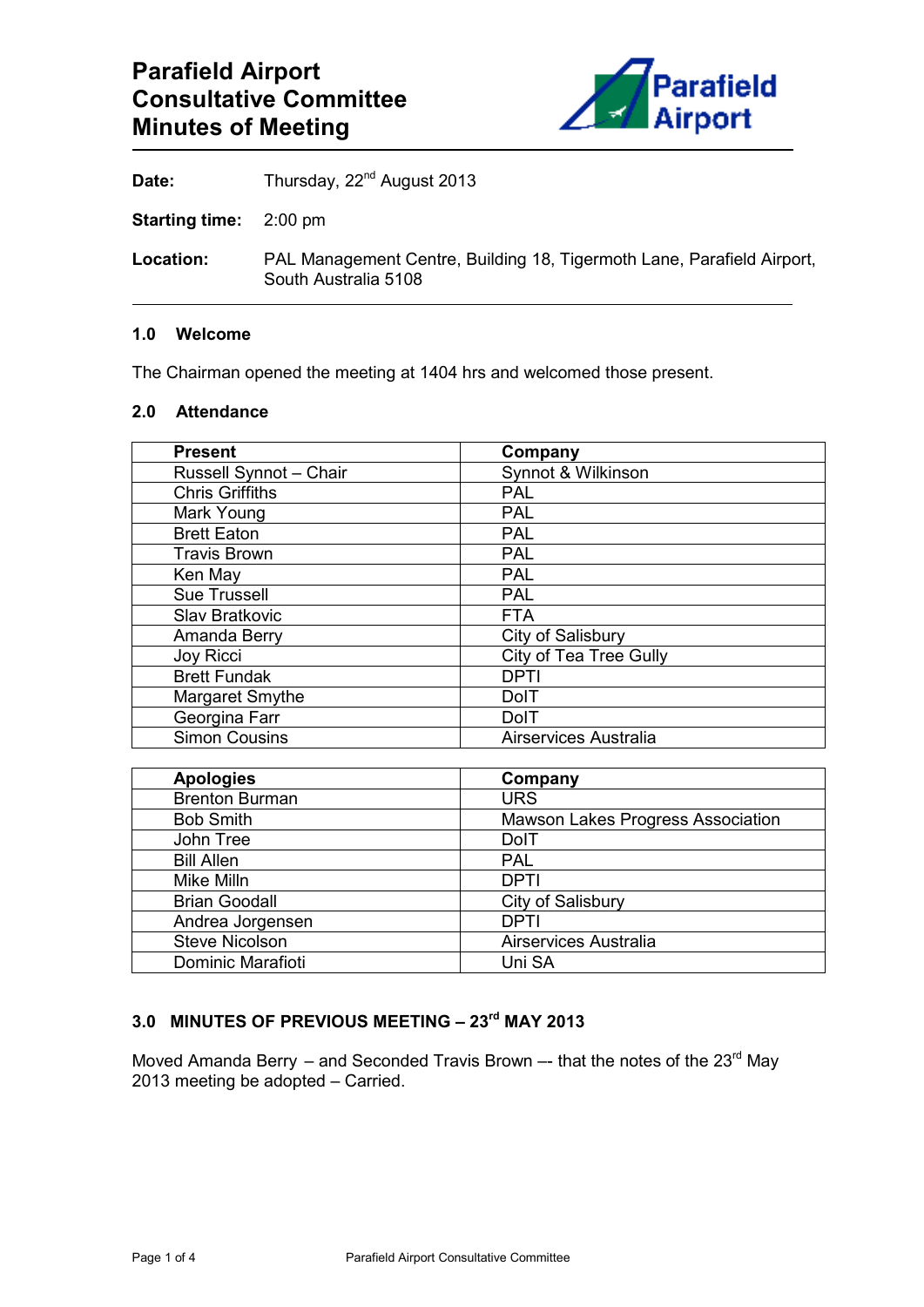## **4.0 CORRESPONDENCE**

## **Correspondence In:**

Apologies Reports

## **Correspondence Out:**

Marie Carter to send a 'get well' card to Bob Smith on behalf of the committee.

## **5.0 ACTION ITEMS**

#### **5.1 Community Membership – City of Salisbury Information**

At this stage no eligible names have been received. A possible solution would be to advertise in the paper.

## **6.0 AIRPORT UPDATE**

#### **6.1 Parafield Airport Limited Report – tabled with no items requiring to be noted**

#### **6.2 Property and Development and Land Use Report - Report tabled with the following noted;**

Ken May provided further comment on the DPTI Chief Executive approval of the new 4 way signalised intersection on Main North Road aligned with Kesters Road, which occurred in September 2012 and ahead of the submission of the draft Airport Master Plan to the Federal Minister, but after the public consultation period in mid-2012.

This approval may not have been directly communicated to the City of Salisbury by DPTI / PAL therefore, however Ken affirmed the intent of PAL to fully consult with Council on the intersection detailed design to coincide with new development, and noting current interest in this respect this could occur in the near future. This was in acknowledgement to comments made in the City of Salisbury Report to the PACC.

# **6.3 Environment Report -**

## **Report tabled with the following noted;**

Chris Griffiths referred to the Environment Report and acknowledged the department on receiving Level 1 Airports Council International Carbon Accreditation for Parafield and Adelaide Airport.

#### **6.4 Planning Co-ordination Forum Reporttabled with no items requiring to be noted**

**6.5 Technical Working Group (PATWG) tabled with no items requiring to be noted** 

## **7.0 COMMUNITY AND AIRPORT AGENCY UPDATE**

## **7.1 Federal Department of Infrastructure and Transport Report – Report tabled with the following noted;**

Margaret Smythe said 'watch this space'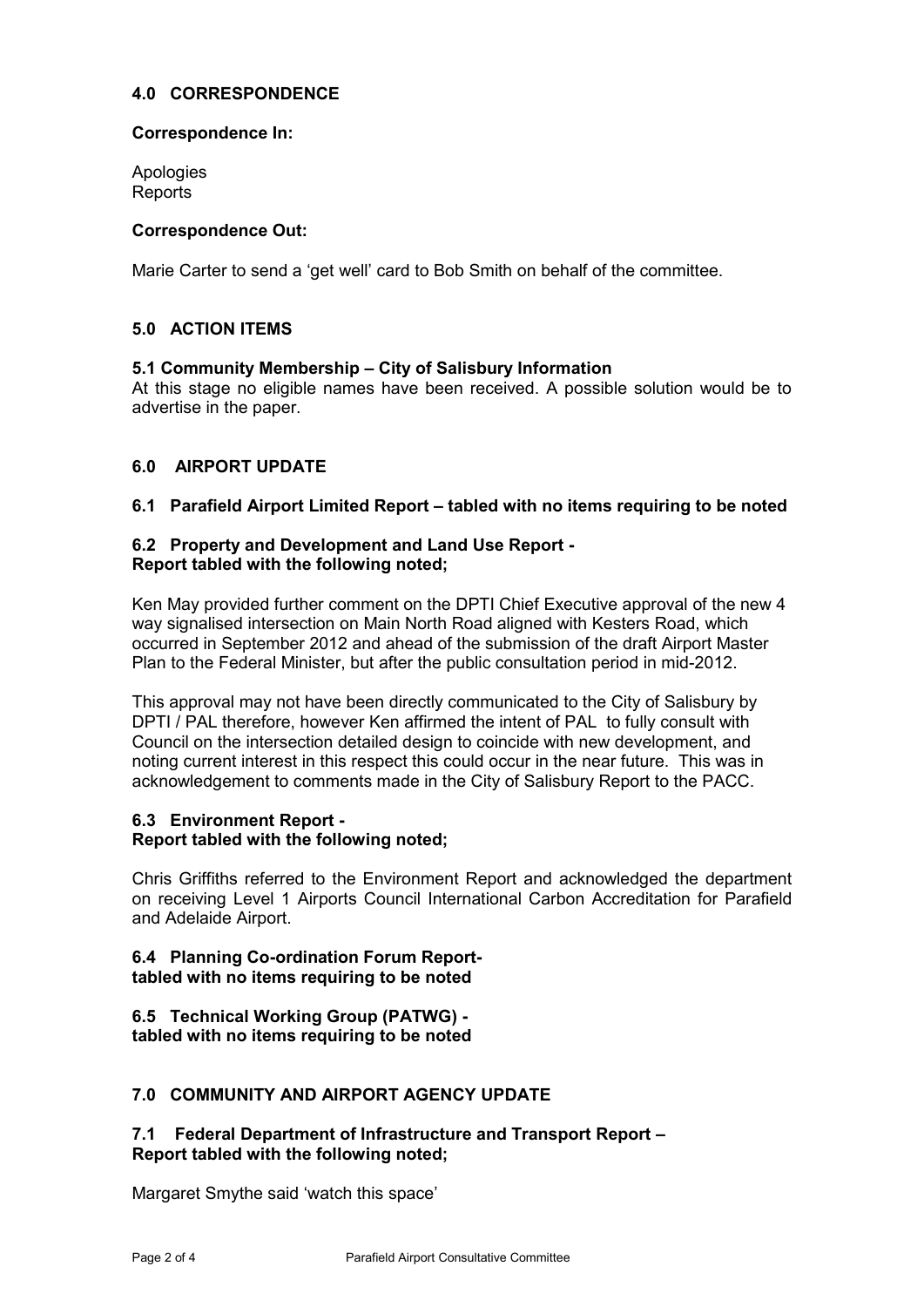## **7.2 State Department of Planning, Transport and Infrastructure Report – tabled with no items requiring to be noted**

## **7.3 Airservices Australia Report – No report submitted. The following noted;**

Quarter 2 data (April/May/June) will be available soon. Complaints were 29 for Quarter 2, down from 52 in Quarter 1.

## **7.4 Aircraft Noise Ombudsman Report – Report tabled with the following noted;**

Report not accepted. Chris Griffiths asked Chairman to follow up with ANO.

## **7.5 Flight Training Adelaide Report – No report submitted. The following noted;**

Training to be finished by 9pm which will hopefully reflect in noise complaints also 2 new sims and up and running.

## **7.6 Uni SA Aviation Academy Report - No report submitted. The following noted;**

Flight training reduced.

## **7.7 City of Salisbury – Report tabled with the following noted;**

Better Development Plan and General DPA - The Minister for Planning has recently approved this DPA, and will come into effect on 22 August 2013.

**7.8 City of Tea Tree Gully – No report submitted** 

#### **8.0 OTHER/NEW BUISNESS**

#### **8.1 Airservices Australia Proposals for Noise Monitoring**

Discuss at next meeting once the report is made available with possible locations (2 main priorities – Under flight path and residential areas).

Chairman asked 'how many monitors' Simon 'no more than 2 at a time'.

Parafield Technical Working Group will discuss when report is available.

## **9.0 PRESENTATIONS**

## **9.1 Airport Operations Background Presentation (2) – Airspace Safety Considerations**

Brett Eaton presented on Parafield Airspace (Presentation attached)